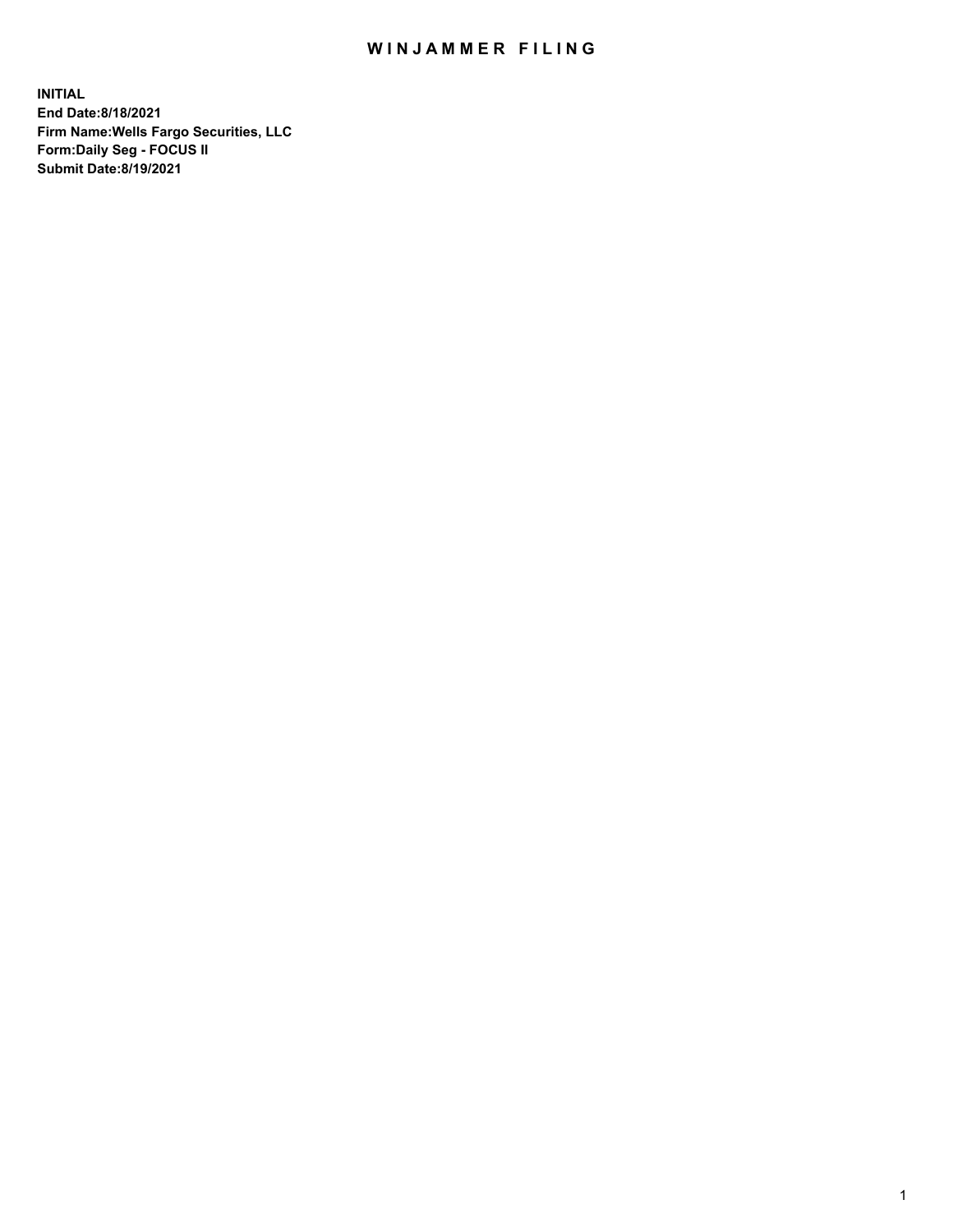**INITIAL End Date:8/18/2021 Firm Name:Wells Fargo Securities, LLC Form:Daily Seg - FOCUS II Submit Date:8/19/2021 Daily Segregation - Cover Page**

| Name of Company                                                                                                                                                                                                                                                                                                                | <b>Wells Fargo Securities LLC</b>                                          |
|--------------------------------------------------------------------------------------------------------------------------------------------------------------------------------------------------------------------------------------------------------------------------------------------------------------------------------|----------------------------------------------------------------------------|
| <b>Contact Name</b>                                                                                                                                                                                                                                                                                                            | <b>James Gnall</b>                                                         |
| <b>Contact Phone Number</b>                                                                                                                                                                                                                                                                                                    | 917-699-6822                                                               |
| <b>Contact Email Address</b>                                                                                                                                                                                                                                                                                                   | james.w.gnall@wellsfargo.com                                               |
| FCM's Customer Segregated Funds Residual Interest Target (choose one):<br>a. Minimum dollar amount: ; or<br>b. Minimum percentage of customer segregated funds required:% ; or<br>c. Dollar amount range between: and; or<br>d. Percentage range of customer segregated funds required between:% and%.                         | 270,000,000<br>$\underline{\mathbf{0}}$<br>00<br>00                        |
| FCM's Customer Secured Amount Funds Residual Interest Target (choose one):<br>a. Minimum dollar amount: ; or<br>b. Minimum percentage of customer secured funds required:%; or<br>c. Dollar amount range between: and; or<br>d. Percentage range of customer secured funds required between: % and %.                          | 40,000,000<br>$\underline{\mathbf{0}}$<br>0 <sub>0</sub><br>0 <sub>0</sub> |
| FCM's Cleared Swaps Customer Collateral Residual Interest Target (choose one):<br>a. Minimum dollar amount: ; or<br>b. Minimum percentage of cleared swaps customer collateral required:% ; or<br>c. Dollar amount range between: and; or<br>d. Percentage range of cleared swaps customer collateral required between:% and%. | 375,000,000<br><u>0</u><br>00<br><u>00</u>                                 |

Attach supporting documents CH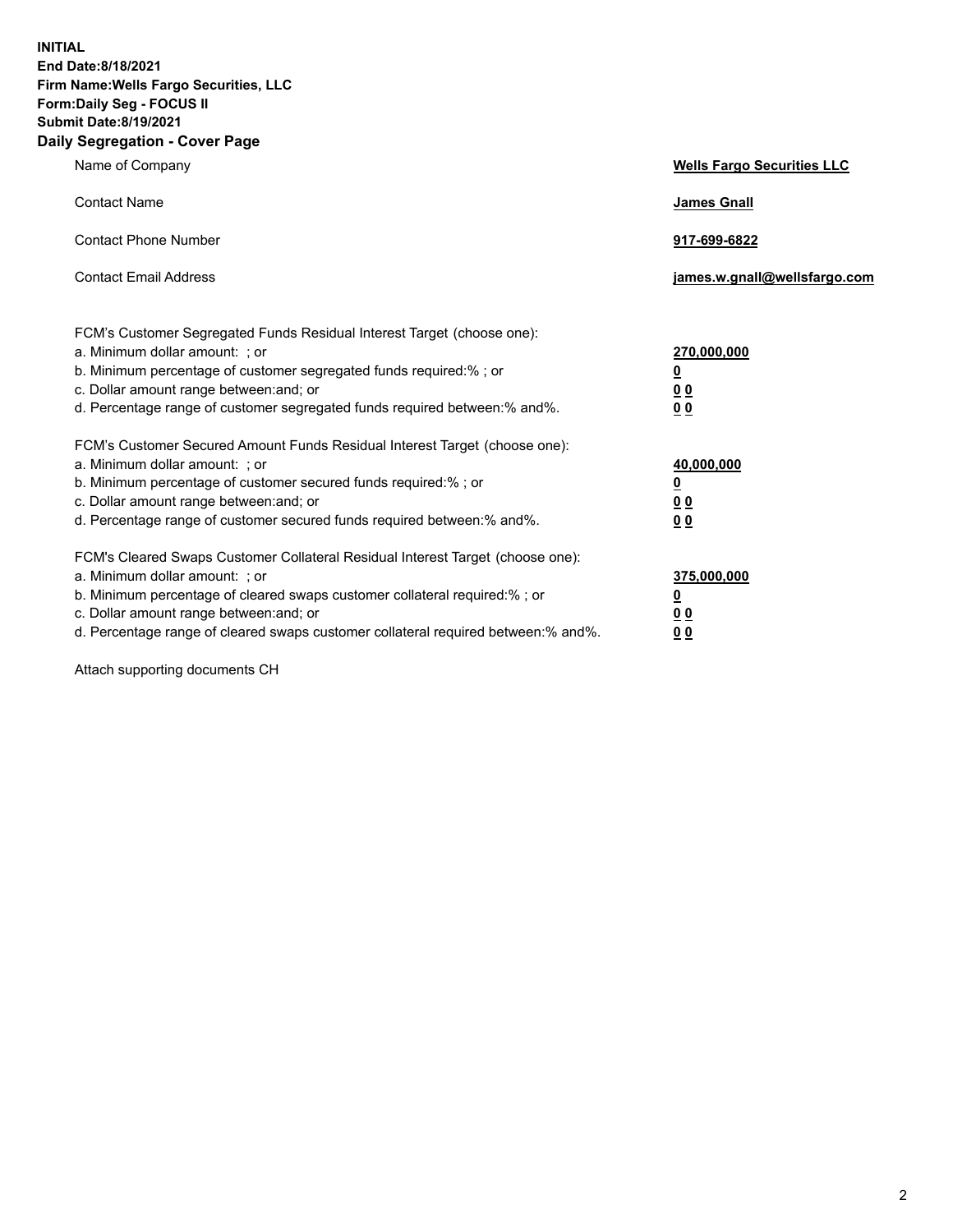**INITIAL End Date:8/18/2021 Firm Name:Wells Fargo Securities, LLC Form:Daily Seg - FOCUS II Submit Date:8/19/2021**

## **Daily Segregation - Secured Amounts**

|    | Foreign Futures and Foreign Options Secured Amounts                                                          |                                   |
|----|--------------------------------------------------------------------------------------------------------------|-----------------------------------|
|    | Amount required to be set aside pursuant to law, rule or regulation of a foreign                             | $0$ [7305]                        |
|    | government or a rule of a self-regulatory organization authorized thereunder                                 |                                   |
| 1. | Net ledger balance - Foreign Futures and Foreign Option Trading - All Customers                              |                                   |
|    | A. Cash                                                                                                      | 186,740,182 [7315]                |
|    | B. Securities (at market)                                                                                    | 210,736,083 [7317]                |
| 2. | Net unrealized profit (loss) in open futures contracts traded on a foreign board of trade                    | 45,659,223 [7325]                 |
| 3. |                                                                                                              |                                   |
|    | Exchange traded options                                                                                      |                                   |
|    | a. Market value of open option contracts purchased on a foreign board of trade                               | 28 [7335]                         |
|    | b. Market value of open contracts granted (sold) on a foreign board of trade                                 | <b>34,237</b> [7337]              |
| 4. | Net equity (deficit) (add lines 1. 2. and 3.)                                                                | 443, 101, 279 [7345]              |
| 5. | Account liquidating to a deficit and account with a debit balances - gross amount                            | 1,500,044 [7351]                  |
|    | Less: amount offset by customer owned securities                                                             | -1,498,862 [7352] 1,182 [7354]    |
| 6. | Amount required to be set aside as the secured amount - Net Liquidating Equity<br>Method (add lines 4 and 5) | 443,102,461 [7355]                |
| 7. | Greater of amount required to be set aside pursuant to foreign jurisdiction (above) or line                  | 443,102,461 [7360]                |
|    | 6.                                                                                                           |                                   |
|    | FUNDS DEPOSITED IN SEPARATE REGULATION 30.7 ACCOUNTS                                                         |                                   |
| 1. | Cash in banks                                                                                                |                                   |
|    | A. Banks located in the United States                                                                        | 79,630,494 [7500]                 |
|    | B. Other banks qualified under Regulation 30.7                                                               | 15,865,520 [7520] 95,496,014      |
|    |                                                                                                              | [7530]                            |
| 2. | Securities                                                                                                   |                                   |
|    | A. In safekeeping with banks located in the United States                                                    | 140,745,048 [7540]                |
|    | B. In safekeeping with other banks qualified under Regulation 30.7                                           | 0 [7560] 140,745,048 [7570]       |
| 3. | Equities with registered futures commission merchants                                                        |                                   |
|    | A. Cash                                                                                                      | 57,353,687 [7580]                 |
|    | <b>B.</b> Securities                                                                                         | 90,006,408 [7590]                 |
|    | C. Unrealized gain (loss) on open futures contracts                                                          | $-36,062,375$ [7600]              |
|    | D. Value of long option contracts                                                                            | 28 [7610]                         |
|    | E. Value of short option contracts                                                                           | -34,237 [7615] 111,263,511 [7620] |
| 4. | Amounts held by clearing organizations of foreign boards of trade                                            |                                   |
|    | A. Cash                                                                                                      | $0$ [7640]                        |
|    | <b>B.</b> Securities                                                                                         | $0$ [7650]                        |
|    | C. Amount due to (from) clearing organization - daily variation                                              | $0$ [7660]                        |
|    | D. Value of long option contracts                                                                            | $0$ [7670]                        |
|    | E. Value of short option contracts                                                                           | 0 [7675] 0 [7680]                 |
| 5. |                                                                                                              |                                   |
|    | Amounts held by members of foreign boards of trade                                                           |                                   |
|    | A. Cash                                                                                                      | -76,618,668 [7700]                |
|    | <b>B.</b> Securities                                                                                         | 200, 112, 364 [7710]              |
|    | C. Unrealized gain (loss) on open futures contracts                                                          | 83,241,240 [7720]                 |
|    | D. Value of long option contracts                                                                            | $0$ [7730]                        |
|    | E. Value of short option contracts                                                                           | 0 [7735] 206,734,936 [7740]       |
| 6. | Amounts with other depositories designated by a foreign board of trade                                       | 0 [7760]                          |
| 7. | Segregated funds on hand                                                                                     | $0$ [7765]                        |
| 8. | Total funds in separate section 30.7 accounts                                                                | 554,239,509 [7770]                |
| 9. | Excess (deficiency) Set Aside for Secured Amount (subtract line 7 Secured Statement                          | 111,137,048 [7380]                |
|    | Page 1 from Line 8)                                                                                          |                                   |
|    |                                                                                                              |                                   |

- 10. Management Target Amount for Excess funds in separate section 30.7 accounts **40,000,000** [7780]
- 11. Excess (deficiency) funds in separate 30.7 accounts over (under) Management Target **71,137,048** [7785]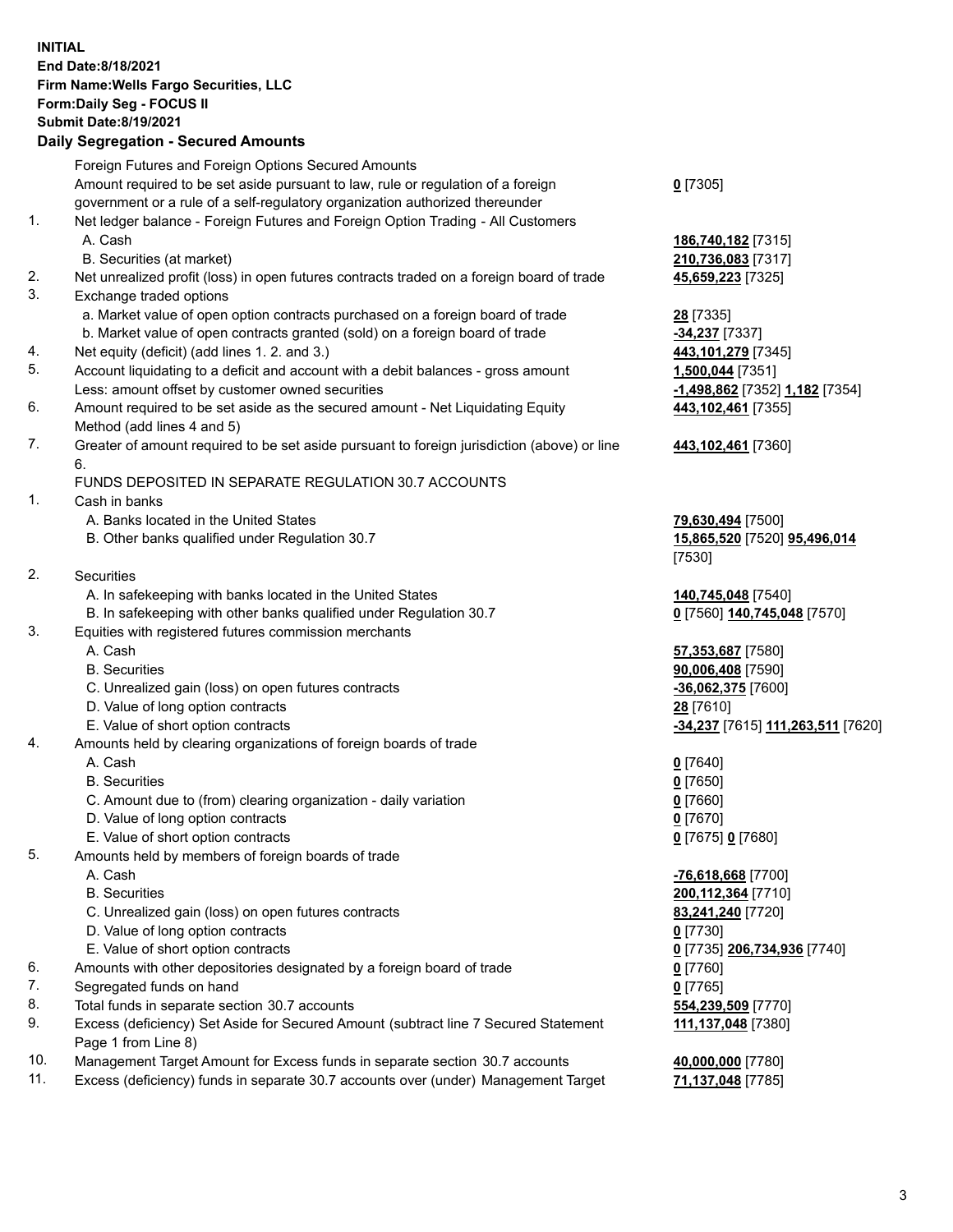**INITIAL End Date:8/18/2021 Firm Name:Wells Fargo Securities, LLC Form:Daily Seg - FOCUS II Submit Date:8/19/2021 Daily Segregation - Segregation Statement** SEGREGATION REQUIREMENTS(Section 4d(2) of the CEAct) 1. Net ledger balance A. Cash **4,083,442,359** [7010] B. Securities (at market) **1,941,439,142** [7020] 2. Net unrealized profit (loss) in open futures contracts traded on a contract market **-1,075,378,478** [7030] 3. Exchange traded options A. Add market value of open option contracts purchased on a contract market **1,306,291,929** [7032] B. Deduct market value of open option contracts granted (sold) on a contract market **-1,319,982,747** [7033] 4. Net equity (deficit) (add lines 1, 2 and 3) **4,935,812,205** [7040] 5. Accounts liquidating to a deficit and accounts with debit balances - gross amount **49,609,260** [7045] Less: amount offset by customer securities **-49,288,416** [7047] **320,844** [7050] 6. Amount required to be segregated (add lines 4 and 5) **4,936,133,049** [7060] FUNDS IN SEGREGATED ACCOUNTS 7. Deposited in segregated funds bank accounts A. Cash **167,345,980** [7070] B. Securities representing investments of customers' funds (at market) **180,063,154** [7080] C. Securities held for particular customers or option customers in lieu of cash (at market) **800,679,731** [7090] 8. Margins on deposit with derivatives clearing organizations of contract markets A. Cash **2,192,147,592** [7100] B. Securities representing investments of customers' funds (at market) **900,229,343** [7110] C. Securities held for particular customers or option customers in lieu of cash (at market) **1,140,759,411** [7120] 9. Net settlement from (to) derivatives clearing organizations of contract markets **64,527,454** [7130] 10. Exchange traded options A. Value of open long option contracts **1,306,291,929** [7132] B. Value of open short option contracts **-1,319,982,747** [7133] 11. Net equities with other FCMs A. Net liquidating equity **0** [7140] B. Securities representing investments of customers' funds (at market) **0** [7160] C. Securities held for particular customers or option customers in lieu of cash (at market) **0** [7170] 12. Segregated funds on hand **0** [7150] 13. Total amount in segregation (add lines 7 through 12) **5,432,061,847** [7180] 14. Excess (deficiency) funds in segregation (subtract line 6 from line 13) **495,928,798** [7190] 15. Management Target Amount for Excess funds in segregation **270,000,000** [7194] 16. Excess (deficiency) funds in segregation over (under) Management Target Amount **225,928,798** [7198]

Excess